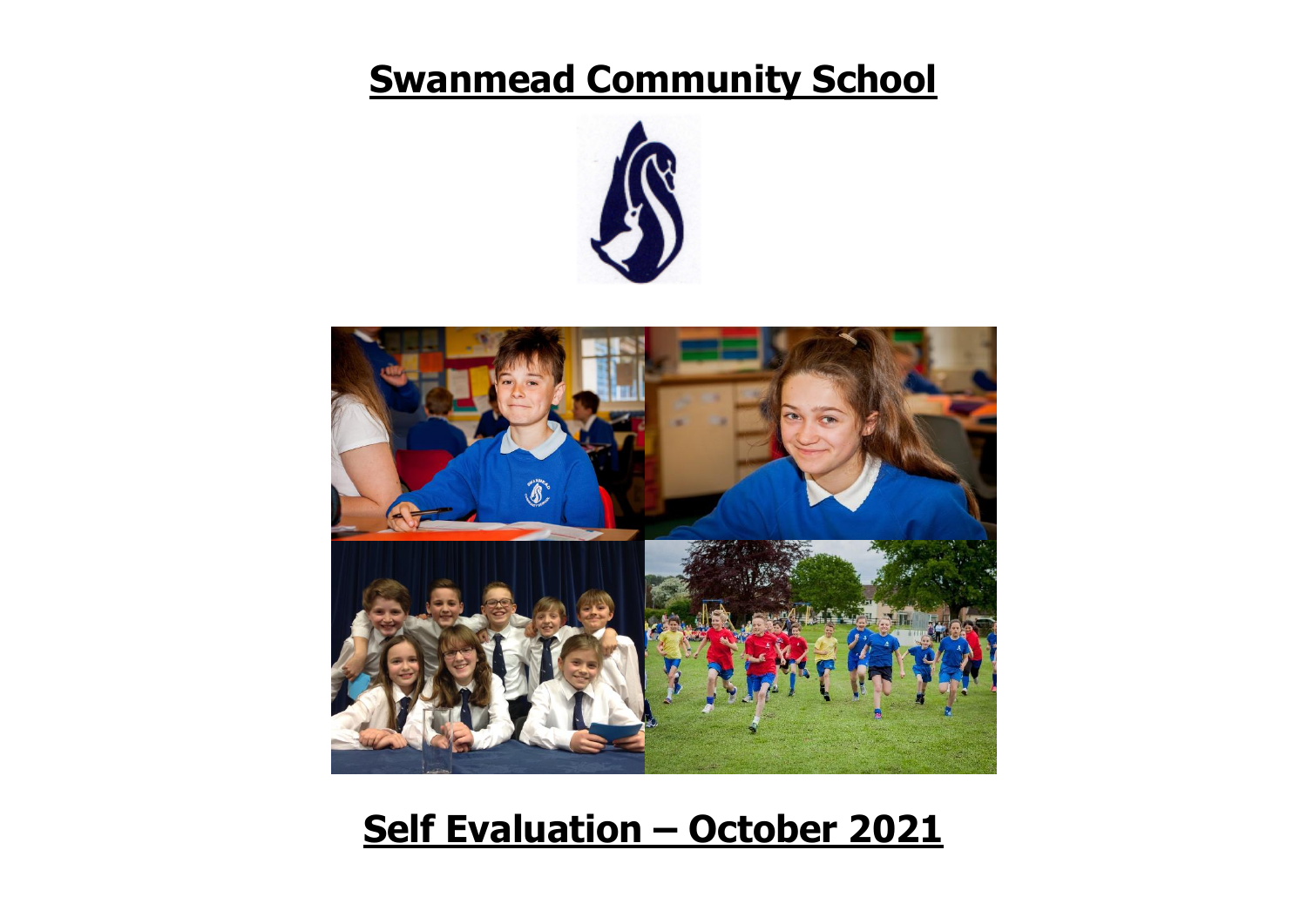# **School Context**

Swanmead is a smaller than average Middle School. The population of the school is 94.5% white British and nominally Christian background. Currently the school has 308 pupils on role.

Pupils in Year 6, 7 and 8 are currently taught in 9 classes (Yr  $6 = 4$ , Yr  $7 = 2$ , Yr  $8 = 3$ ) sometimes these are based on English & Maths ability/sometimes mixed ability. In Year 5 children are placed in three mixed ability classes where they have a more primary school system being taught by one teacher for approximately 60% of the time. The school runs a tutor group system. All children have a tutor who is their first point of pastoral support, the tutors in each year group work closely together. Children are split into three houses; Herne, Isle and Minster

Over the past four years on entry to the school, approximately 60% have been at national age expected levels for Reading and between 50%-60% at aged expected for Writing and Maths. However, progress from the beginning of Year 5 through to the end of Year 8 is good.

The high quality of the school's commitment to inclusion is recognised and acknowledged by the local authority and external agencies (no permanent exclusions in the last 16 years, during 2019/2020, 5 days were lost through fixed term exclusions, 3 days were lost in 2020/2021).

**Broadly, 40% of pupils enter the school at Year 5 below expected levels in core subjects. Because the national achievement data only covers two years of our school, and therefore is not definitive, we base analyses of progress on baseline data derived from comprehensive and robust assessment on intake in Year 5 and on exit in Year 8.**

# **Self-evaluated judgement = THE SCHOOL REMAINS "GOOD"**

Swanmead Community School is good because a high percentage of children in our care make good progress in learning and behaviour as they move through our school. Our pupils' personal development, behaviour and welfare are good because of the quality of opportunities in the curriculum and through positive interactions with teachers and other adults.

The progress our children make in Reading, Writing and Maths is consistently good over the four years the children spend in our care. The school is generally around national figures for the percentage of pupils who achieve Reading, Writing and Maths by the end of KS2 in their SATS.

Teaching and learning remains good across the school and the development of an improving group of Middle Leaders is the driving force behind the selfregulating developments of this aspect.

Disadvantaged learners do not attain as highly as their more advantaged peers by the end of KS2, however, as they move through the school they consistently progress at the same rate as all pupils with many often making more progress.

Like most Middle Schools, Swanmead is proud to offer a wide and inspiring curriculum for pupils with children in all year groups experiencing weekly Art, Science, DT, Drama, Music, P.E and French. For our children in Years 5 and 6 this is a considerable wider diet of subject than they would expect to experience if attending a Primary School.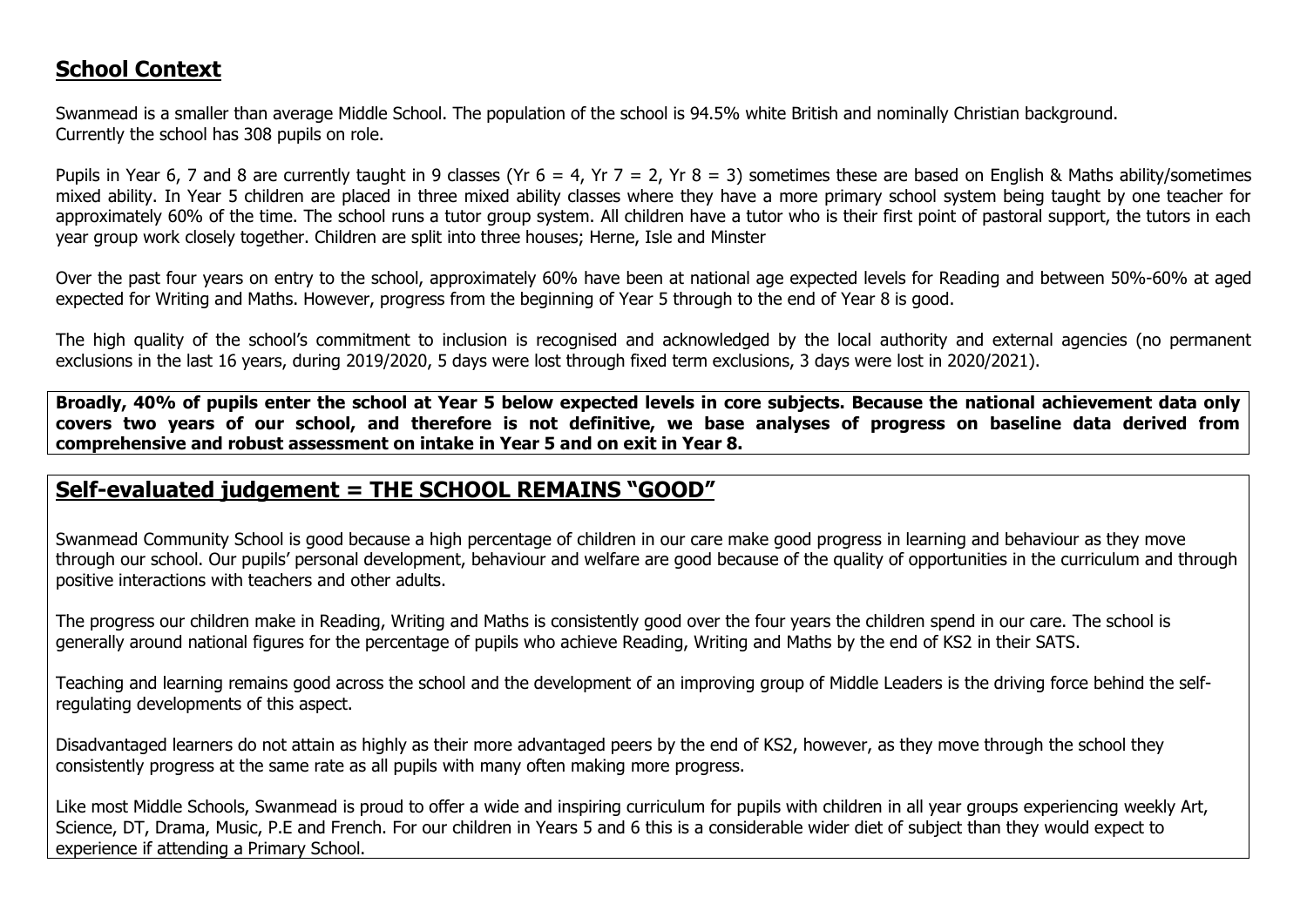# **Response since the last inspection**

## **Areas to improve (February 2018):**

## **Improve the quality of leadership and management by ensuring that leaders continue to tackle any remaining weak teaching.**

- Individual support plans for teachers created
- Increase of professional development opportunities to aid the tackling of weaker teaching
- Emphasis of teaching is on 'improving not proving' via the development of a programme called 'Growing Great Teachers'.

# **Improve the quality of teaching and learning by ensuring that all teachers set high expectations of what pupils, particularly boys, understand and can do.**

- Whole school boys project during 2018 -2020
- All boys in Years 7 and 8 identified as not making 'expected progress or better' have data shot on six occasions during the year.
- Individual programmes in place for all boys not making 'expected progress or better' that includes in school mentoring
- Whole school scrutiny of boys performance across the school including; Teachers, SMT, Governors, Parents
- Increased sharing of best practice for the teaching of boys including development of a new reward system

## **Improve communication with parents and carers to inform them of their child's progress and how they can support their child to improve.**

- Addition of new progress measure to report on progress L (Less than Expected, E (Expected) and M (More than Expected) from July 2018
- Development of new 'Parent App' in order to more readily allow parents to review their child's progress
- Review of school's reward system and the launch of epraise. This allows a clearer and more committed reward system across the school with online parental access.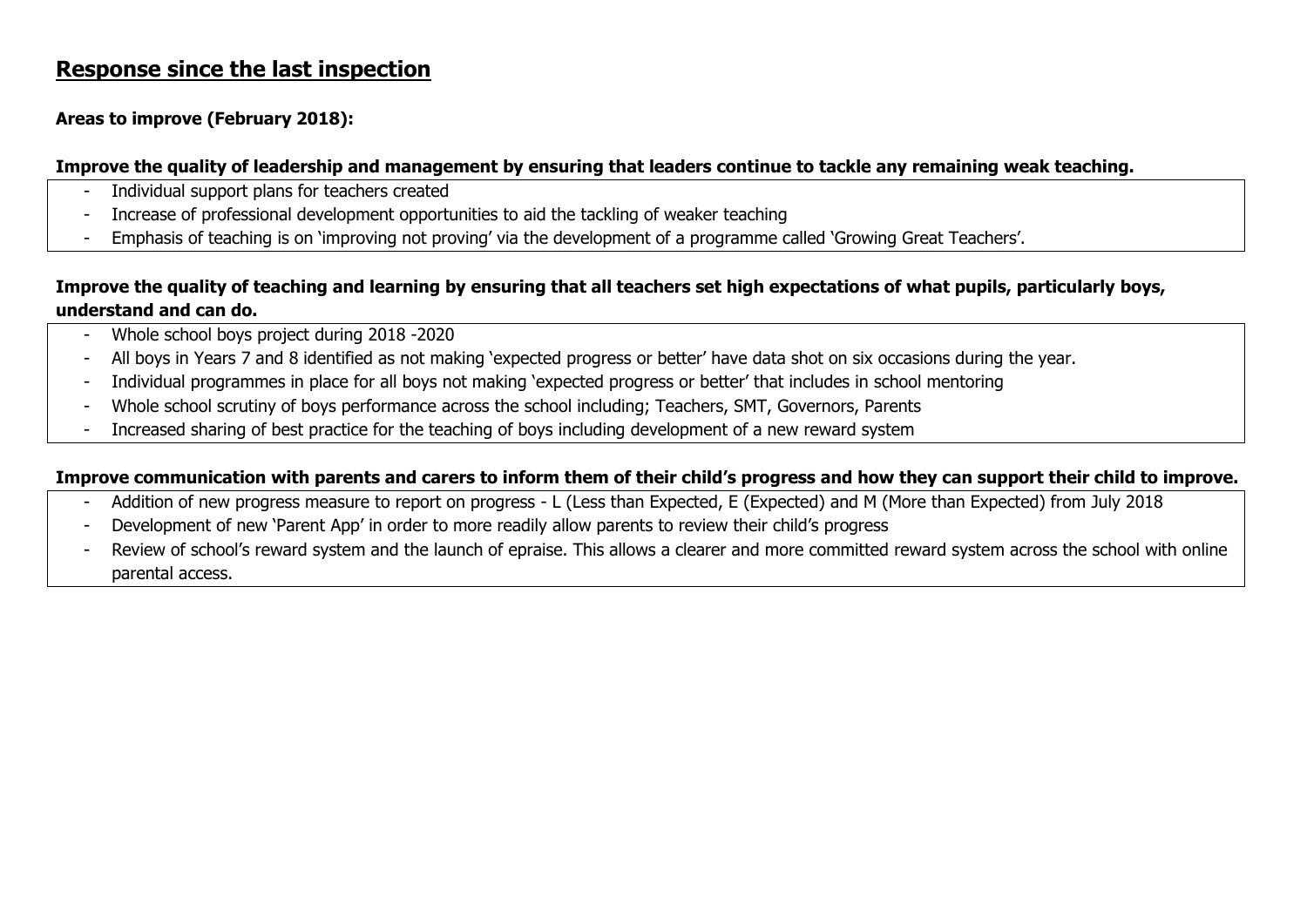# **General Information**

|                                                   | <b>Strengths</b>                                                                                                                                                       |      |                                                            | <b>Areas for Development/Challenges</b>                                 |                                                                                                 |  |  |  |
|---------------------------------------------------|------------------------------------------------------------------------------------------------------------------------------------------------------------------------|------|------------------------------------------------------------|-------------------------------------------------------------------------|-------------------------------------------------------------------------------------------------|--|--|--|
| Small school - all pupils known well.             |                                                                                                                                                                        |      | The Headteacher is the only school leader.                 |                                                                         |                                                                                                 |  |  |  |
| Close links to the community.                     |                                                                                                                                                                        |      | Deficit budget set over the last two years.                |                                                                         |                                                                                                 |  |  |  |
| Increase in pupils over recent years.             |                                                                                                                                                                        |      | 2017/2018                                                  | 2018/2019                                                               | 2019/2020                                                                                       |  |  |  |
| Sept 2019                                         | 287                                                                                                                                                                    |      | $-85K$                                                     | $-56K$                                                                  | $-60K$                                                                                          |  |  |  |
| Sept 2020                                         | 300                                                                                                                                                                    |      |                                                            |                                                                         | Little school development work has been done on school buildings for three years due to lack of |  |  |  |
| Sept 2021                                         | 310                                                                                                                                                                    |      | finance.                                                   |                                                                         |                                                                                                 |  |  |  |
|                                                   |                                                                                                                                                                        |      |                                                            | Capacity to build substantial improvements continues to be a challenge. |                                                                                                 |  |  |  |
| National Middle Schools                           | Good links and working relationships with local schools.<br>Crewkerne and Ilminster Schools Partnership, Greenfylde (main feeder school), Somerset Middle Schools,     |      | subjects. Generally there is only one teacher per subject. |                                                                         | The school needs further work on giving Middle Leaders the time and capacity to improve their   |  |  |  |
|                                                   | The school has seen many colleagues develop from teachers into successful leaders.                                                                                     |      | meetings.                                                  |                                                                         | Governors need to get to know the workings of the school better in addition to just attending   |  |  |  |
|                                                   | Safeguarding procedures and the school's ability to keep children safe is very good.                                                                                   |      |                                                            |                                                                         | Disadvantaged children generally do not attain as highly as their advantaged peers (although    |  |  |  |
|                                                   | The children get a full, broad and balanced curriculum which allows them                                                                                               |      | they do make the same rate of progress).                   |                                                                         |                                                                                                 |  |  |  |
| (from Year 5) to access a full range of subjects. |                                                                                                                                                                        |      | Girls attain and make better progress than boys.           |                                                                         |                                                                                                 |  |  |  |
|                                                   | The school offers a good range of facilities and resources to all children.<br>ICT Suite, Performance Arts Room, DT Food Room, DT Workshop, Library, Science Labs, Gym |      |                                                            |                                                                         |                                                                                                 |  |  |  |
|                                                   | Parents like the school their children attend and feel it is well led and managed.                                                                                     |      |                                                            |                                                                         |                                                                                                 |  |  |  |
|                                                   | Parent Questionnaire<br>The School is Well Led and Managed - Agree or Strongly Agree                                                                                   |      |                                                            |                                                                         |                                                                                                 |  |  |  |
| 2017                                              | 2018                                                                                                                                                                   | 2019 |                                                            |                                                                         |                                                                                                 |  |  |  |
| 98%                                               | 94%                                                                                                                                                                    | 97%  |                                                            |                                                                         |                                                                                                 |  |  |  |
| Safeguarding and Finance at every meeting.        | Governing Body agendas focus on strategic aspects such as standards in English and Maths,                                                                              |      |                                                            |                                                                         |                                                                                                 |  |  |  |
| links well with pay progression.                  | The school uses a well-established appraisal system to monitor teaching impact and this                                                                                |      |                                                            |                                                                         |                                                                                                 |  |  |  |
|                                                   |                                                                                                                                                                        |      |                                                            |                                                                         |                                                                                                 |  |  |  |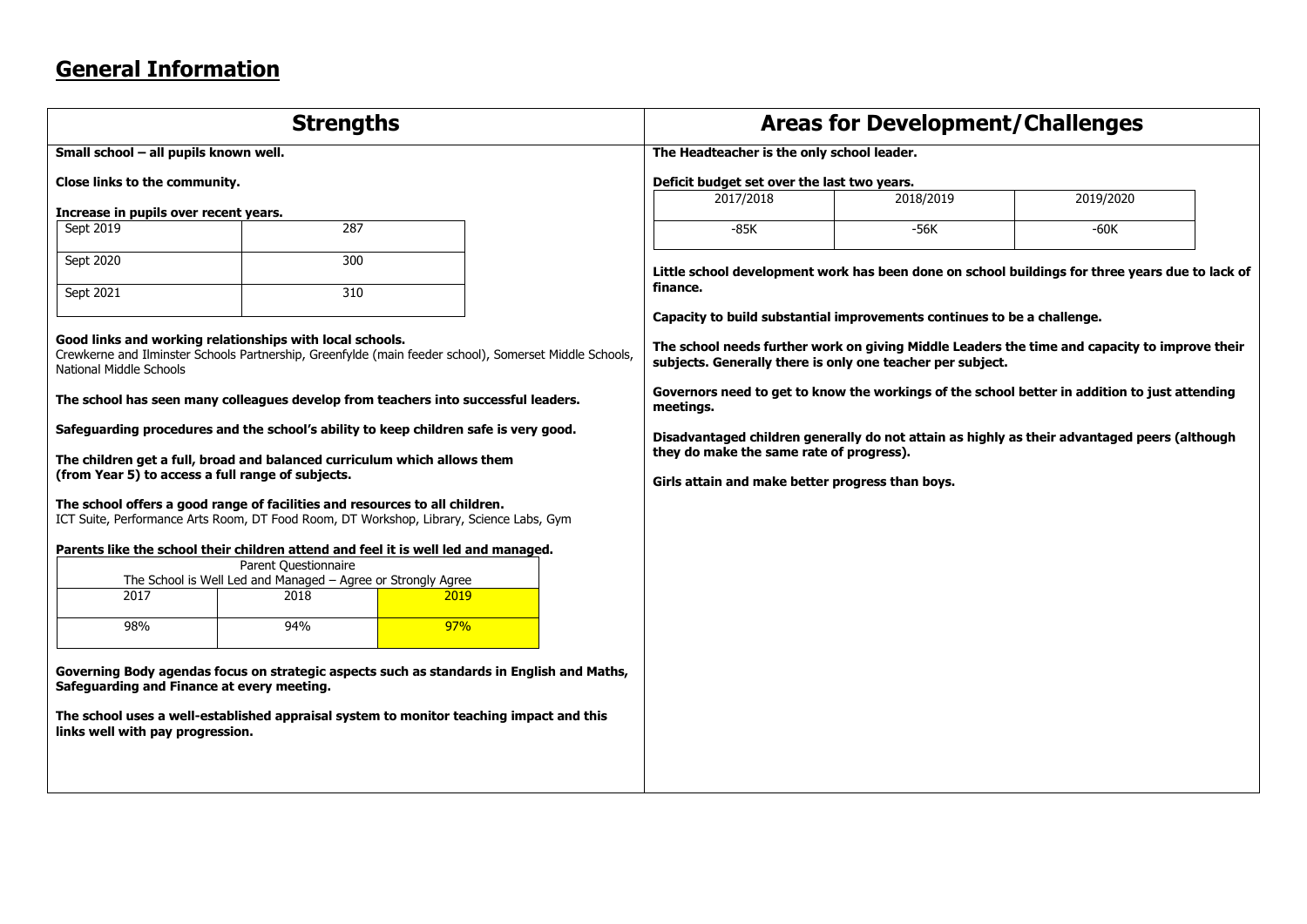# **The Quality of Leadership and Management Self-evaluated judgement = GOOD**

The leaders of the school have an unrelenting focus on pupil progress with this measure consistently above expected in Reading, Writing and Maths over four years. Pupil progress is monitored termly by class teachers, curriculum leaders, senior teachers, the Headteacher and by the school Governing Body. The end of year data related to the progress pupils are expected to make is on average above this level. Leaders have focused more recently upon ensuring that improvements are made in the % of pupils that attain an expected standard by the end of Year 6. Leadership impacted rapid improvements in 2017 and, due to developing a successful impact on the curriculum delivered to the children, continued signs show that this be at a sustainable high rate over future years.

#### **Senior Leadership Team**

The leadership of teaching and learning via the SMT possesses a clear direction with high expectations consistently communicated to staff concerning securing improvements. Monitoring activity is built into the school calendar and, whilst we do have a differentiated approach, there are termly pupil progress meetings for all staff; lesson observations; book scrutinies; drop in sessions and discussions with pupils. All of these sources of evidence are used to support our rigorous appraisal system.

The School Development Plan is clear and every staff member is aware of how their role contributes to it. The SMT have a genuine commitment to training staff and in addition to courses, group training and individual support, there is a shared delivery on the school meeting cycle allowing all staff to consider strategic issues and accountability. In addition to the success of impacting KS2 outcomes, the impact of the SMT displayed a significant increase in the % of pupils attaining an expected standard by the effective use of Year 7 catch up funding.

## **Safeguarding**

Impact via leadership has ensured that standards of safeguarding remain good and we believe we are a model of good practice in this area. This includes staff and governor training on safeguarding, whistleblowing, radicalisation and extremism.

There is a detailed system of risk assessment for the school site, contractors and school events which are adapted for specific occasions as needed. In addition trips must have a pre visit, full risk assessment per class and must be 'signed off' by the EVC prior to the trip taking place. During trips or events such as school fairs, every adult assisting in any capacity is given access to the risk assessments and expected to read it in advance, coming to the morning briefing with any questions or concerns. During lessons children are made aware of safety issues and this is an area that the visiting members of the Governing Body report upon. Staff also make children aware of safety issues during assemblies.

We have worked hard to ensure that our recruitment practices are good from both a child protection perspective and in a drive to appoint staff that will have maximum impact on pupil progress. Shortlisted staff, for any position, have references fully checked and an offer is only made once the referees have been spoken to directly via telephone. All interview questions are bespoke for the post and agreed with the interview panel.

All staff at Swanmead, through the continued focus on accountability, have a good understanding of safeguarding in its widest context. As a result, staff feel able to raise issues regarding a wide range of issues and clearly know it is everyone's responsibility to ensure maximum safety for staff and pupils. All staff know that safeguarding is everyone's responsibility. Detailed records are kept, and if any staff member or parent raises a concern they fill in a form and a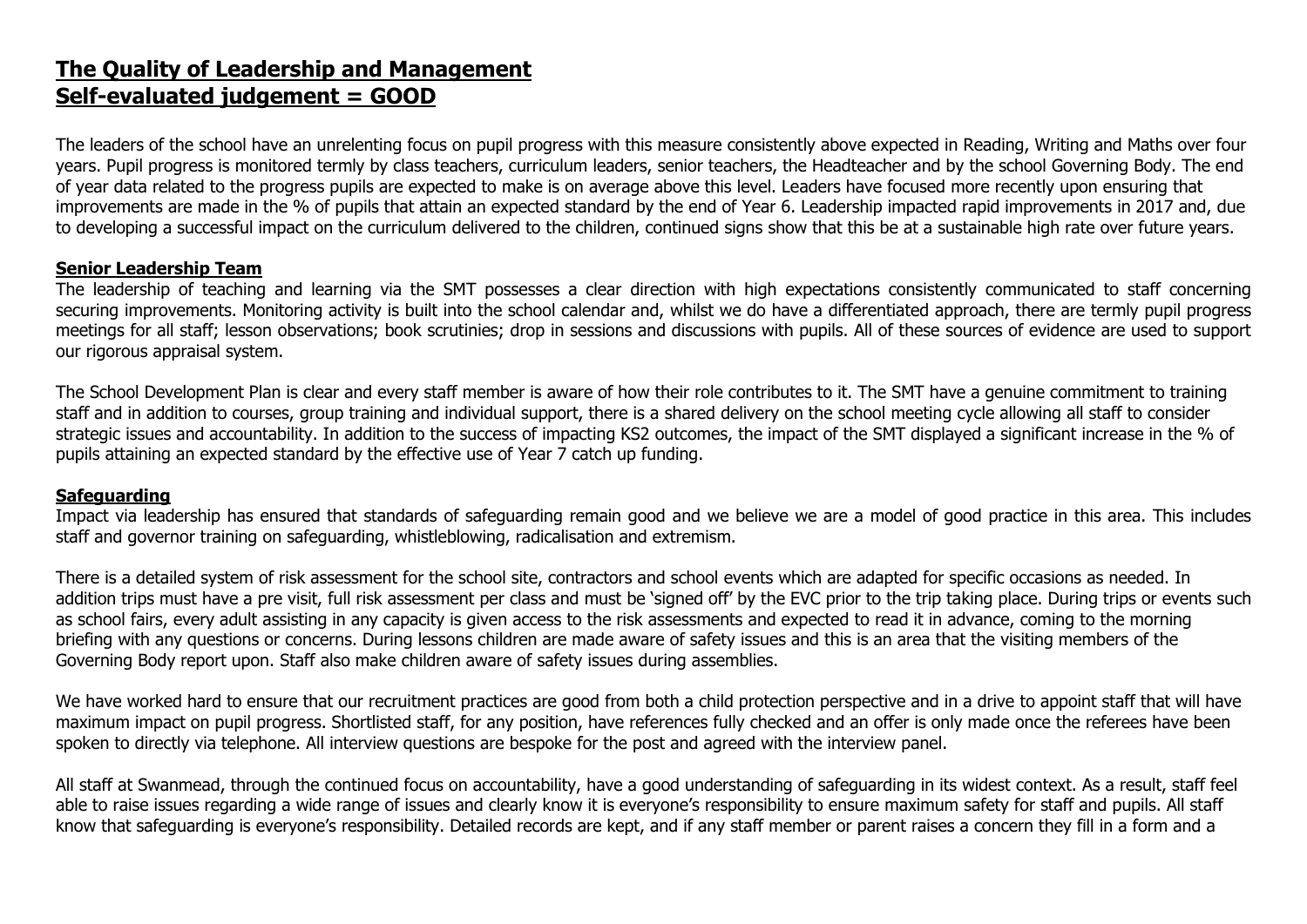folder is immediately opened on that child, even if no further concerns are ever raised. Numbers of children falling into Child Protection Register, LAC, Child in Need and Cause for Concern are regularly reported to the Governing Body.

#### **Governance**

Despite much change of personnel, the Governing Body has continued to make some improvements since the time of the last inspection. The GB has changed the ways and methods of how it functions and now meets as a whole body on nine occasions through the course of the school year. This has enabled the abolition of committees and allows all members of the governing body to have an appropriate and full overview of all aspects of school business. The minutes of the Governing Body show evidence of greater challenge and how members have radically developed their ability to hold the school to account.

The Governing Body provide astute challenge and directed support which in turn has a highly positive impact on tackling weaknesses decisively. Governors play a very active role in school; key areas of the school have named Governors linked to them and aspects of the School Success Plan are monitored by a member of the Governing Body ensuring a sense of shared leadership and accountability. Particular subject areas of the schools are closely monitored by a link governor who always feeds back information at the beginning of each governing body meeting.

The level of commitment from members of the governing body has been inconsistent since the time of the last inspection. This, coupled with 50% of the body made up of new members (joined over the last two years), has meant a varying level of understanding and dedication towards fully appreciating the challenges and areas for development in the school. The school has ensured that governors have attended a range of training events and make proactive use of the link governor system in order to bridge this gap quicker. The school has worked hard to keep on top of difficult budgeting decisions that have subsequently left the school running a deficit budget over the last two years.

The Governing Body has been quick to tackle any issues related to personnel. Together with the Headteacher, the Governing Body has issued the standards they expect from teachers and have acted, when necessary, to address situations that allow the best possible provision for the young people at Swanmead. This has included working with staff members in monitoring the standards of teaching and when addressing low and intermittent attendance to work.

#### **Middle Leadership**

This area is an identified strategic item that the school needs to further develop The school has started to develop its capacity to allow Middle Leaders to essentially guide the school's success on a day to day, term to term, year on year basis. Similarly to the organisation of a Primary School, almost every member of staff has some form of responsibility to managing a subject area.

#### **Parents**

The school produces a monthly newsletter, detailed assessment reports each year and has a helpful website to ensure parents have a good understanding of the curriculum, school events and the progress their child is making. We have a large number of "hard to reach parents" but use every means possible (our HUB Team, phone calls and texting) to ensure this does not disadvantage their children. The school produces an annual questionnaire for parents and these suggest improving levels of parental engagement and support. The results of the questionnaire consistently point to the fact that parents believe the school is well led and managed.

#### **The quality of leadership and management is not yet Outstanding because;**

- There are gaps in achievement between some different groups of learners that need to be closed.
- Middle Leaders need to better be able to impact and articulate the strengths and areas for development within their curriculums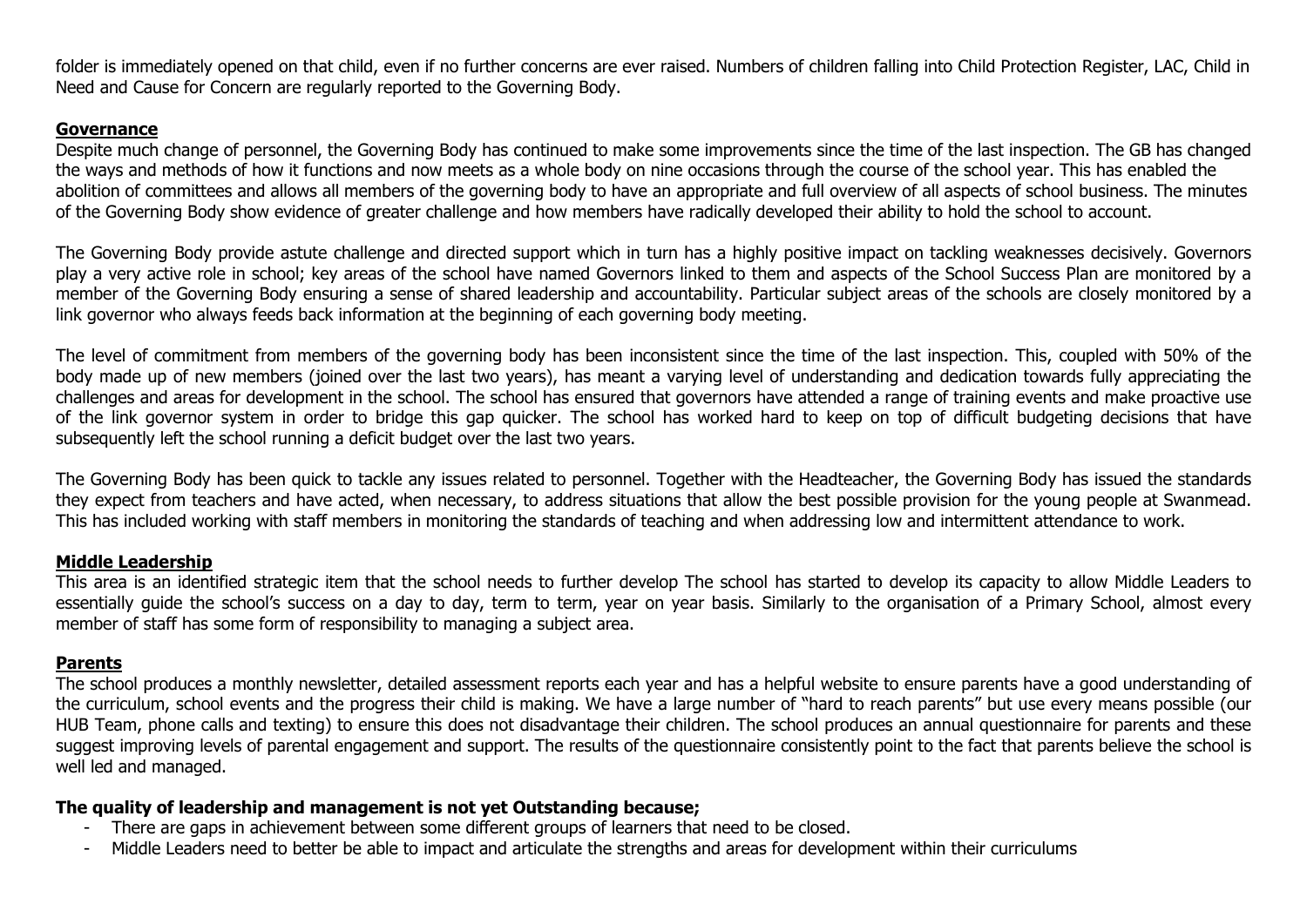# **The Quality of Education Self-evaluated judgement = GOOD**

## **Progress Data**

Children consistently make good progress from starting point across the school in Reading, Writing and Maths. High percentages of pupils make expected or more than expected progress through each year.

| % Expected Progress or More than Expected Progress |                  |                  |                  |                  |  |
|----------------------------------------------------|------------------|------------------|------------------|------------------|--|
|                                                    | <b>July 2018</b> | <b>July 2019</b> | <b>July 2020</b> | <b>July 2021</b> |  |
| <b>READING</b>                                     | 95%              | 97%              | Covid-19         | 97.40            |  |
| <b>WRITING</b>                                     | 94%              | 97%              | Covid-19         | 96.34            |  |
| <b>MATHS</b>                                       | 94%              | 96%              | Covid-19         | 96.97            |  |

Girls consistently make better progress than boys in all three areas but the work that the school undertook in 2018/2019 has enabled to gap to have narrow compared to previous years and there are even occasions where boys are outperforming girls with regard to progress.

|                |                 |                  |            |       |       |                | Year 5 |       |       | Year 6 |       |       | Year 7 |       |               | Year 8 |       |
|----------------|-----------------|------------------|------------|-------|-------|----------------|--------|-------|-------|--------|-------|-------|--------|-------|---------------|--------|-------|
|                | Whole<br>School | Pupil<br>Premium | <b>SEN</b> | Boys  | Girls | All            | Boys   | Girls | All   | Boys   | Girls | All   | Boys   | Girls | All           | Boys   | Girls |
| <b>READING</b> | 98.25           | 98.67            | 97.78      | 98.56 |       | 97.96 ▌98.68 │ | 97.30  | 100   | 98.72 | 100    | 97.5  | 96.97 | 96.30  |       | 97.44 98.48   | 100    | 96.55 |
| <b>WRITING</b> | 96.85           | 96.00            | 93.33      | 98.56 |       | 95.24   98.68  | 97.30  | 100   | 98.72 | 100    | 97.5  | 98.48 | 100    |       | 97.44 90.91   | 97.30  | 82.76 |
| <b>MATHS</b>   | 97.55           | 98.67            | 100        | 97.12 | 97.96 | 100            | 100    | 100   | 97.44 | 97.37  | 97.5  | 96.97 | 96.30  |       | 97.44   95.45 | 94.59  | 96.55 |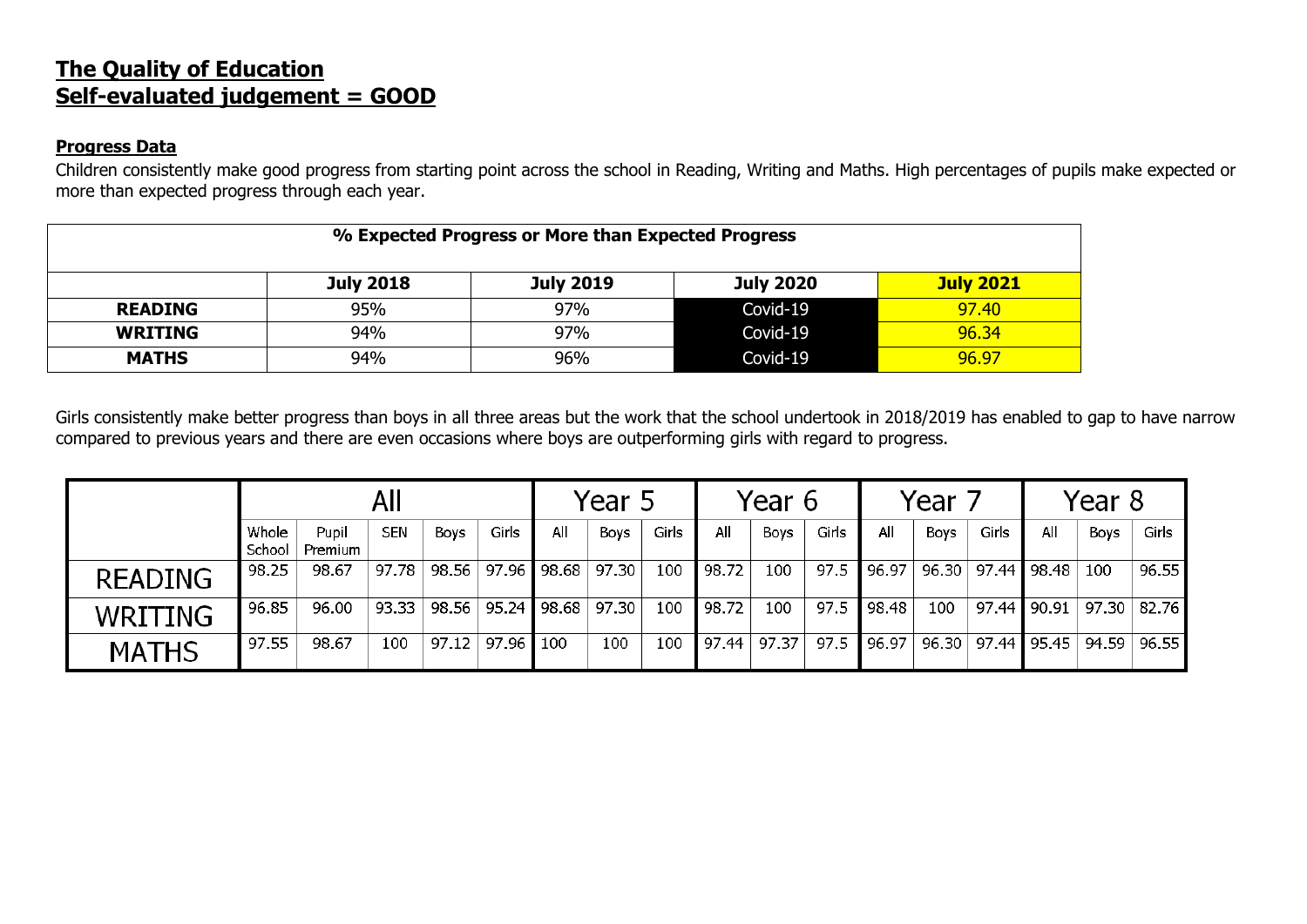## **KS2 Attainment and Progress – Current and Historical Attainment**

**The outcomes for pupils are good** because children, at the end of KS2, are around national figures for Reading, Writing and Maths. Rapid improvements have occurred since 2016 and the sign show that outcomes will continue to be high for future years. Pupils join our school in Year 5 and leave in Year 8.

Broadly, 40 - 60% of pupils enter the school at Year 5 below expected levels in Reading, Writing and Maths. Due to COVID-19, the results for both 2020 and 2021 have been predicted.

|                |          | <b>July 2018</b> | <b>July 2019</b> |       |          | July 2020 (Predicted) | July 2021 (Predicted) |       |  |
|----------------|----------|------------------|------------------|-------|----------|-----------------------|-----------------------|-------|--|
|                | $%$ EXP+ | $%$ HS+          | $%$ EXP+         | % HS+ | $%$ EXP+ | $%$ HS+               | $%$ EXP+              | % HS+ |  |
| <b>READING</b> | 73%      | 27%              | 71%              | 20%   | 77%      | 22%                   | 70%                   | 16%   |  |
| WRITING        | 71%      | 6%               | 80%              | 14%   | 73%      | 6%                    | 71%                   | 4%    |  |
| <b>MATHS</b>   | 66%      | 18%              | 70%              | 15%   | 81%      | 19%                   | 72%                   | 12%   |  |
| <b>GAPS</b>    | 59%      | 4%               | 59%              | 14%   | 67%      | 7%                    | 66%                   | 4%    |  |

## **KS2 Attainment – July 2021 - Combined – Reading, Writing and Maths (Predicted)**

| % at Expected Standard |      |      |      | % at Higher Standard |      |      |      |
|------------------------|------|------|------|----------------------|------|------|------|
| 2018                   | 2019 | 2020 | 2021 | 2018                 | 2019 | 2020 | 2021 |
| 58%                    | 55%  | 64%  | 57%  | 7%                   | 5%   | 6%   | 3%   |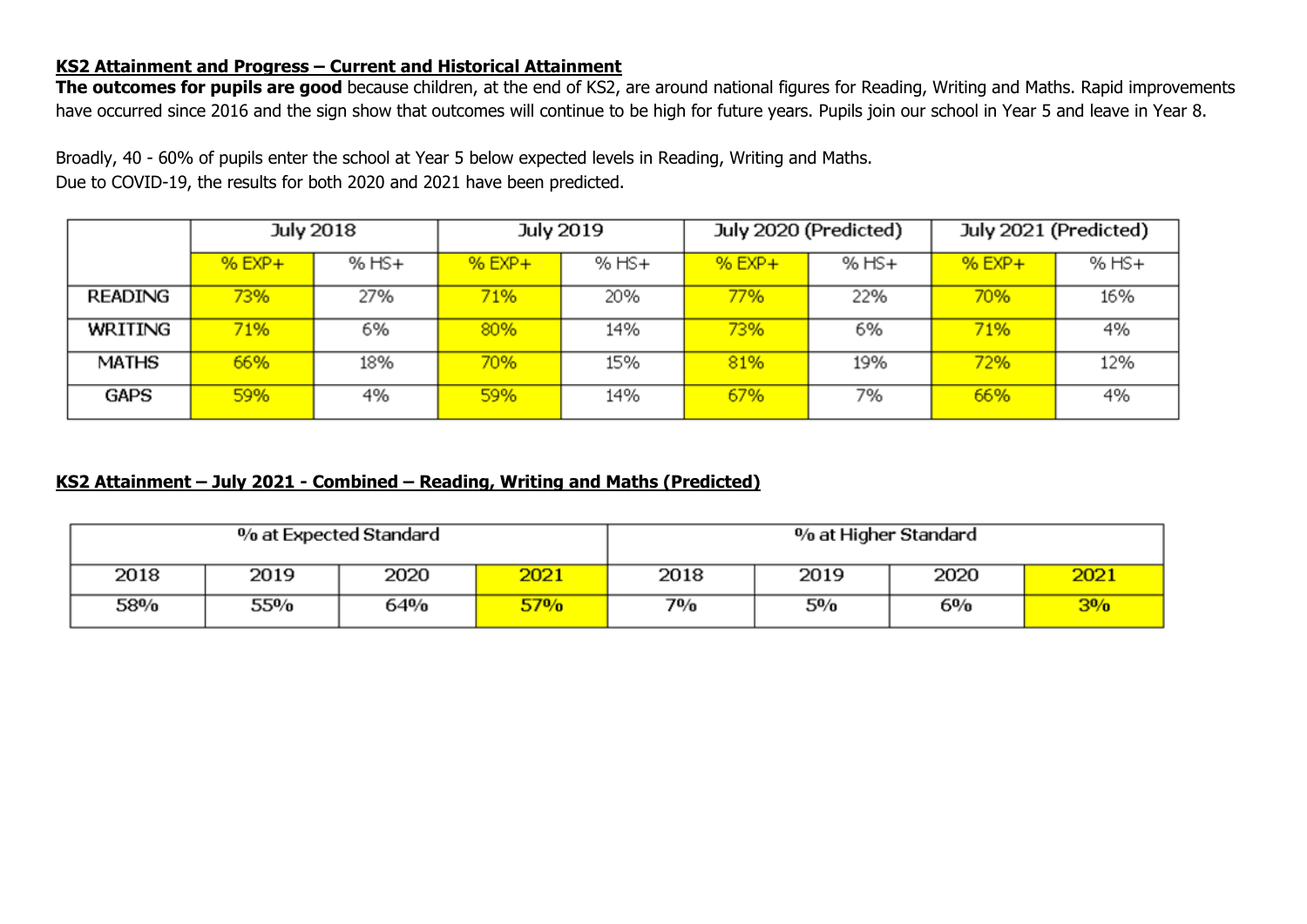#### **SATS projections – July 2022**

|                | % at Expected Standard | % at Higher Standard |
|----------------|------------------------|----------------------|
| <b>READING</b> | 68%                    | 14%                  |
| <b>WRITING</b> | $70\%$                 | 10%                  |
| <b>MATHS</b>   | 68%                    | 14%                  |

| Reading, Writing and Maths $-$ % Achieving Expected Standard in all three |                      |  |  |  |
|---------------------------------------------------------------------------|----------------------|--|--|--|
| % at Expected Standard                                                    | % at Higher Standard |  |  |  |
| 61%                                                                       | 5%                   |  |  |  |

#### **Curriculum**

We believe our curriculum is broad and that important to it is allowing children to understand how they learn best. From Year 5, school children are timetabled with a weekly diet of Science, Design Technology, Performing Arts, ICT, P.E, Art and French lessons in addition to English and Maths lessons.

We recognise that the outside learning environment is key and staff use outside spaces for nature study, science, drama, creative writing and various other opportunities. We also encourage the use of the environment beyond the school and there are a rich variety of school trips in every year group. Each year group also has opportunity to take place in visiting theatre workshops and drama/musical groups.

Children are further developed through economic awareness projects such as focus weeks/days for KS3 and Year 5s involvement in the organisation of the Summer Parents' Barbeque. Community links remain important and there have been an increase in opportunities for the children to contribute to the wider community via organising charity events, visiting the elderly, taking part in church events and projects.

Trips are varied and regularly reviewed. A residential takes place in years 5, 6 and 7 which enables children to develop team skills, social interaction and to consolidate certain aspects of the curriculum such as P.E, outdoor and adventurous education, PSHE, and the humanities.

The school is able to detail specific examples of how it caters for promoting British Values.

There are also clear provisions made for specific groups such as maths competitions and national events, extra art sessions etc... Through providing a wide variety of free clubs children can further develop their understanding of the world and the school has many clubs which are unusual such as Singing Clubs, Writing Group, Gardening Club and Fine Art Club in addition to a full range of other traditional musical, sporting and homework clubs that take place according to the season.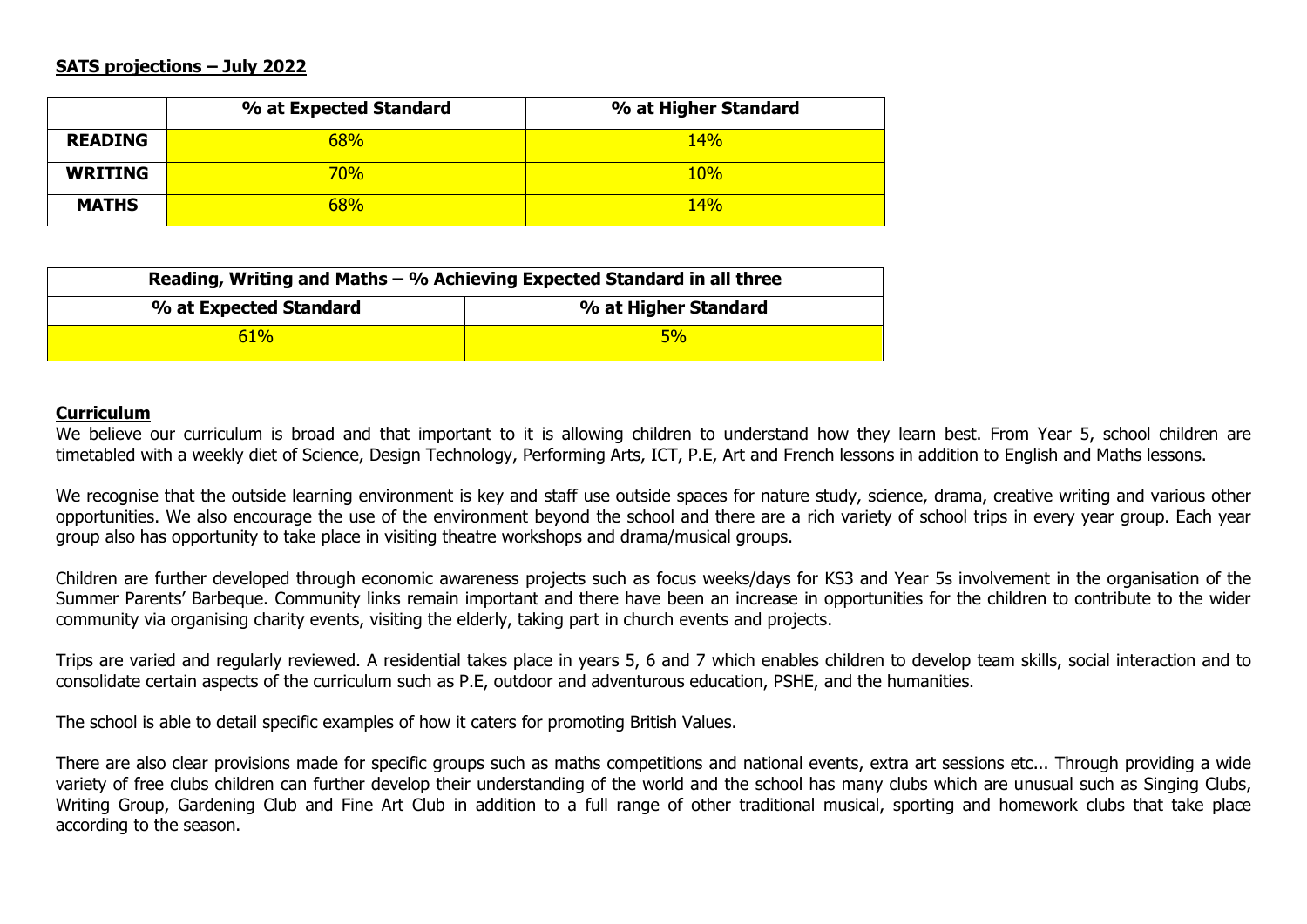Every child has the chance to be in the Whole School Production (whether on stage or off it) which is held at School over three evenings due to its popularity. Music and Drama are hugely popular and regular informal concerts and shows make up the social spine of the school calendar. A high percentage of the children take advantage of studying for the Arts Award.

Learners make good progress in Reading, Writing, Maths and other subjects across the school. There are examples of outstanding practice in the school, however, the school needs to gain better consistency and thus raise the expectations of all pupils to make sustained progress and attain higher. This academic year has witnessed a significant increase in consistency seen during lesson visits and learning walks.

The Senior Management Team monitor different focuses as a team often in pairs and regularly with middle leaders across the school. Further effective monitoring has most recently also occurred via the school's allocated Somerset Education Partner and external peer reviews by other Middle School Headteachers.

The school has significantly improved the quality of its feedback. Staff meetings have been used to promote good/best practice and children are encouraged to respond to their teacher's marking and advice. The level of challenge, support and differentiation prominent in lessons has increased considerably with the majority of lessons now effectively catering for these aspects. Teachers consistently give pupils feedback in line with the school's policy; this includes what they need to do next to improve and opportunities built into lessons for children to respond to teacher marking with a purple pen. Liaison with other local middle schools has further cemented these improvements.

The school has a tireless commitment towards developing Literacy and Numeracy across the curriculum. This is reflected in most lessons across the school, in feedback policies and by additional focuses such as tutor time. As a result, recent improvements have been witnessed in the increased progress learners make in Reading and Maths through Years 5 and 6.

In order to develop further, the school needs to focus more on ensuring challenge exists for all pupils and that expectations are high for all pupils. The school is aware that, in some subjects areas, children could perform better and that all teachers need to expect highly of the children in their classrooms. Teachers also need to take more risks in lessons in order for challenge to become very much part of every lesson.

Within lessons, tutor times and assemblies, staff members frequently promote messages of high standards of citizenship, equality, kindness and fairness.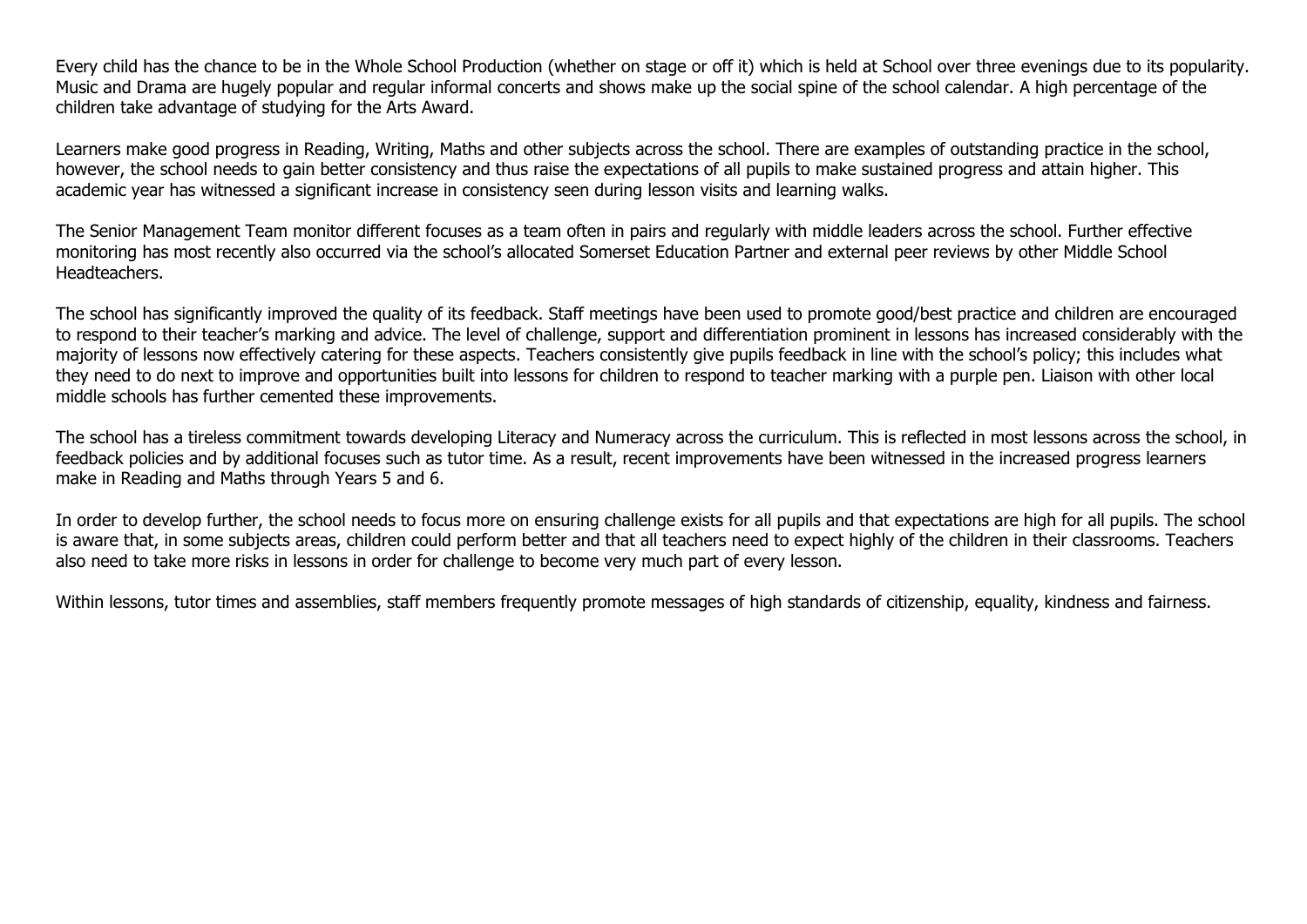## **Support Staff**

The support staff have developed increasingly over the past two years with many moving into different roles and specialisms. Some of which has occurred due to T.As requesting training in these specific areas at their appraisal interviews but many possessing real ambition to develop their professional capabilities and personal challenge. This includes two LSAs who now run our Nurture Base, several who are qualified to run SAIL programmes and a Learning and Progress Tutor who works with a variety of pupils across the school on English and Maths. Many of our Support Staff are putting the foundations down to go on to careers in teaching themselves.

All support team members have undergone specific training relating to their roles; this ranges from Apprentice Level 2 to a Foundation Degree. The school ensures that team members who offer 1:1 support have relevant training to meet the needs of their pupils. Three members of staff are trained to deliver 'Individualised Literacy Intervention', which is the recommended Somerset intervention programme for pupils who have difficulty in this area. Two Higher Level Teaching Assistants support the English and Maths departments in addition to the Learning and Progress Tutor. The Nurture Group facility, that was developed in 2012, is led by a trained staff member whilst the HUB (Help Understand Behaviour) offers more individual support provision in addition to providing effective liaison between home and school.

## **The Quality of Education is not yet Outstanding because;**

- Not all teaching staff have high enough expectations of what pupils can achieve, particularly SEND pupils and pupils eligible for Pupil Premium.
- The school still has work to do to ensure that the quality of both the implementation and impact of its curriculum matches the intent that is expected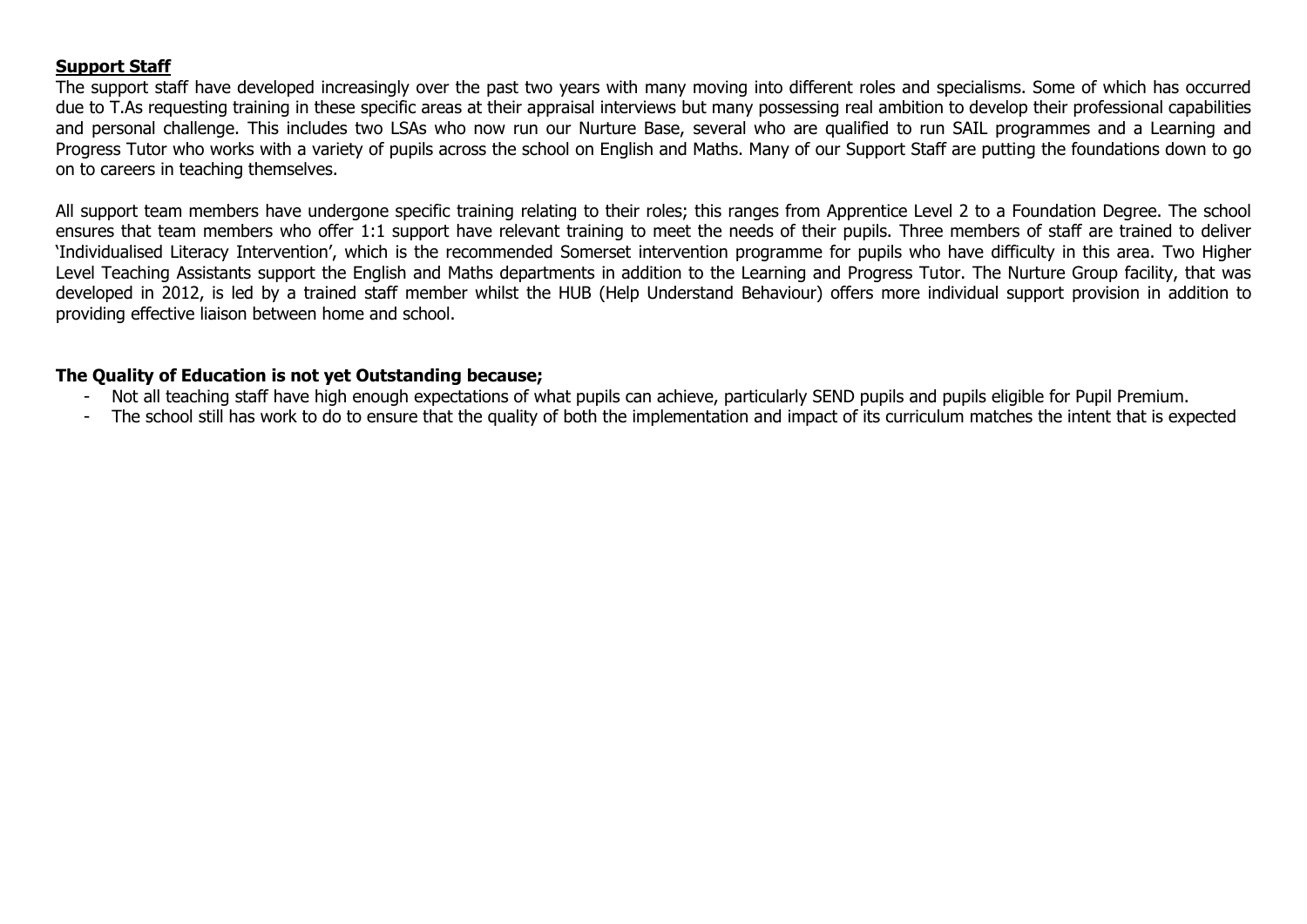# **Personal Development Self-evaluated judgement = GOOD**

The school's motto is **'Feeling Proud and Confident about our Learning'.** This is emphasised by the wide variety of opportunities for our young people to be rewarded for their work and to become involved in activities that sensitively bring them out of their comfort zones and test their resilience. **Children tell us;**

'The best thing about my school is that I know that every single adult cares about me and is there for me if I need them.' (Year 6 Pupil – November 2019) 'I know every school day is going to have moments that are hard and difficult but the teachers make me feel it's OK to not always get it right the first time as long as I have a go.' (Year 8 Pupil – November 2019)

The school HUB (Help Understand Behaviour) is a regionally acclaimed resource that employs two members of staff that work with a variety of children and families on an individual or group work basis. The school has a unique reputation of enrolling pupils from around the county who have been permanently excluded from their previous school and continuing their education successfully at Swanmead. The HUB Team use a Behaviour and Vulnerability Tool in order to profile all pupils and, through this, allows appropriate, effective provision to be provided to all children who require it.

Children have the opportunity to take on responsibility.

House Captains, Senior Pupils, Pupil Receptionist, Tutor Captains, Stage Crew, Sports Captains etc…

Children have excellent opportunities via Performing Arts and Sport.

There is much kudos and responsibility held by the school's Senior Pupils and House Captains. These positions are highly sought after by many pupils and 75% of our current Year 8 pupils applied for these positions last year. A number of other positions of responsibility, including Year 5 Monitors, Literacy leaders and Tutor Captains are also sought after. All of these positions feed into the ethos of the school with House Captains and Senior Pupils assisting in the supervision and observation of other pupils around the school during social time and key events. All Year 8s have the opportunity to assist with the running of the school each day through the daily rota of a Pupil Receptionist.

The school has an active Student Council that involves pupils from all year groups.

Pastoral support is provided in the classroom through a PSHE programme that is by all year groups via six allocated focus days. It is also supported through regular circle time and tutor times where pastoral support is directed towards children who are finding things difficult. Children show empathy and social responsibility through the Core Values which are on a rota of assembly themes and follow up work in tutor times. The recent sad deaths of two much loved members of staff and illness of another has furthermore brought the school together in moments of mutual support and reflection

# **Personal Development is not yet Outstanding because;**

- The school needs to do more to support pupils in their ability to be more resilient and take an improved responsibility for their own learning.